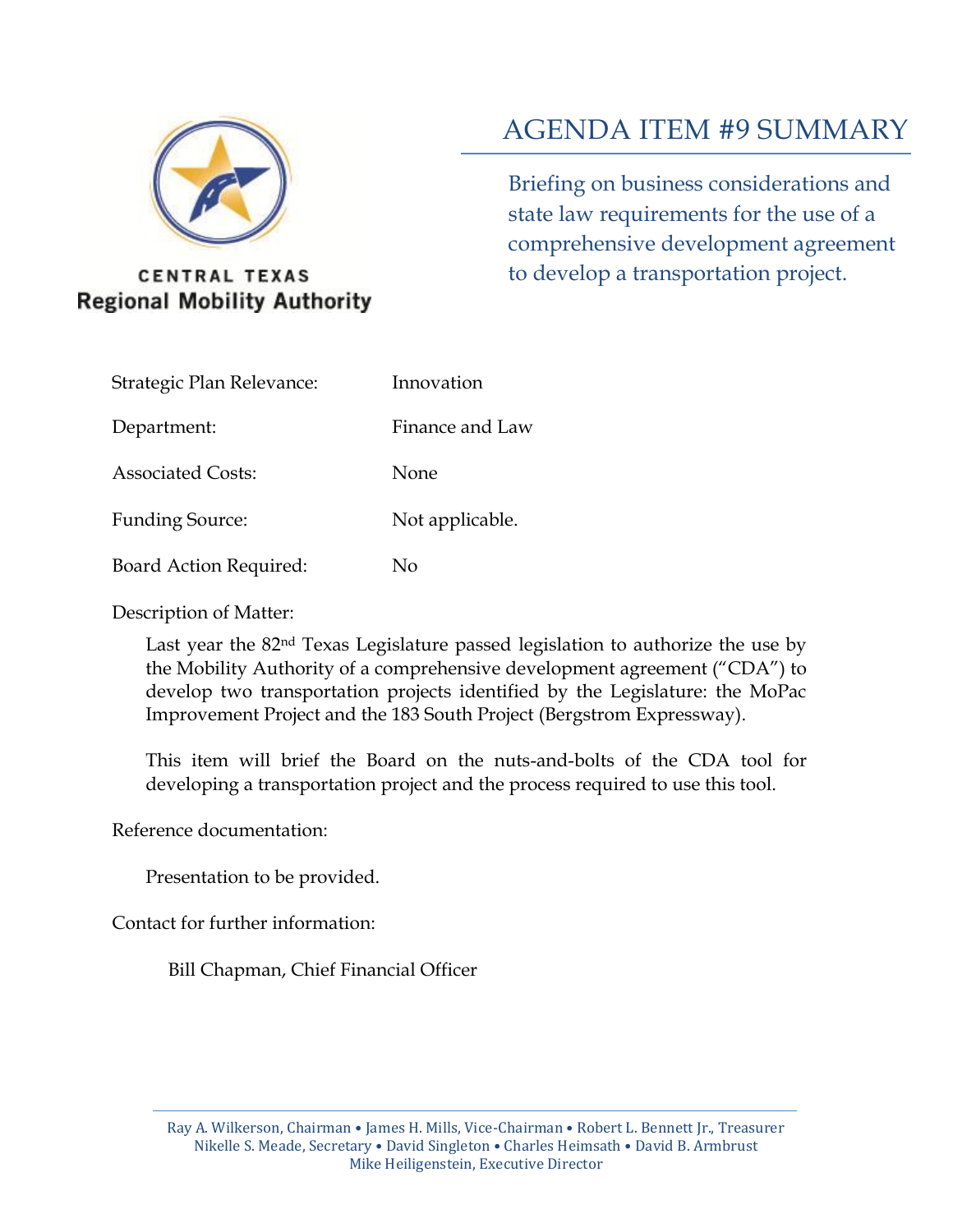

## **Central Texas Regional Mobility Authority**

# **Briefing**

Overview of Comprehensive Development Agreements (CDA)

March 28, 2012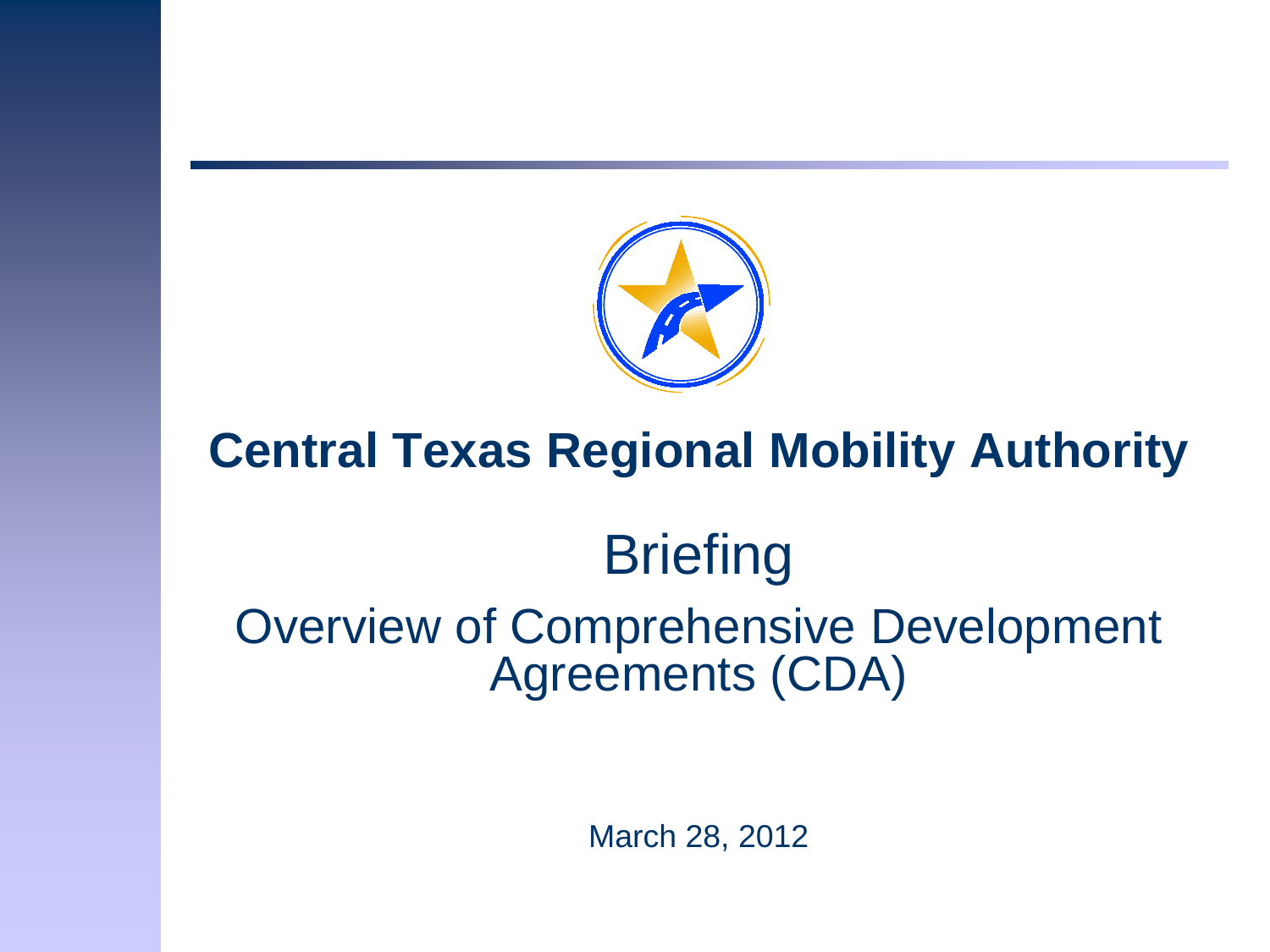## **Board Briefing: Overview of CDAs Table of Contents**

**Introduction Advantages / Disadvantages of CDAs Typical Project Risks / Rewards How are CDAs structured? Protecting the Public Interest Dispelling the Myths**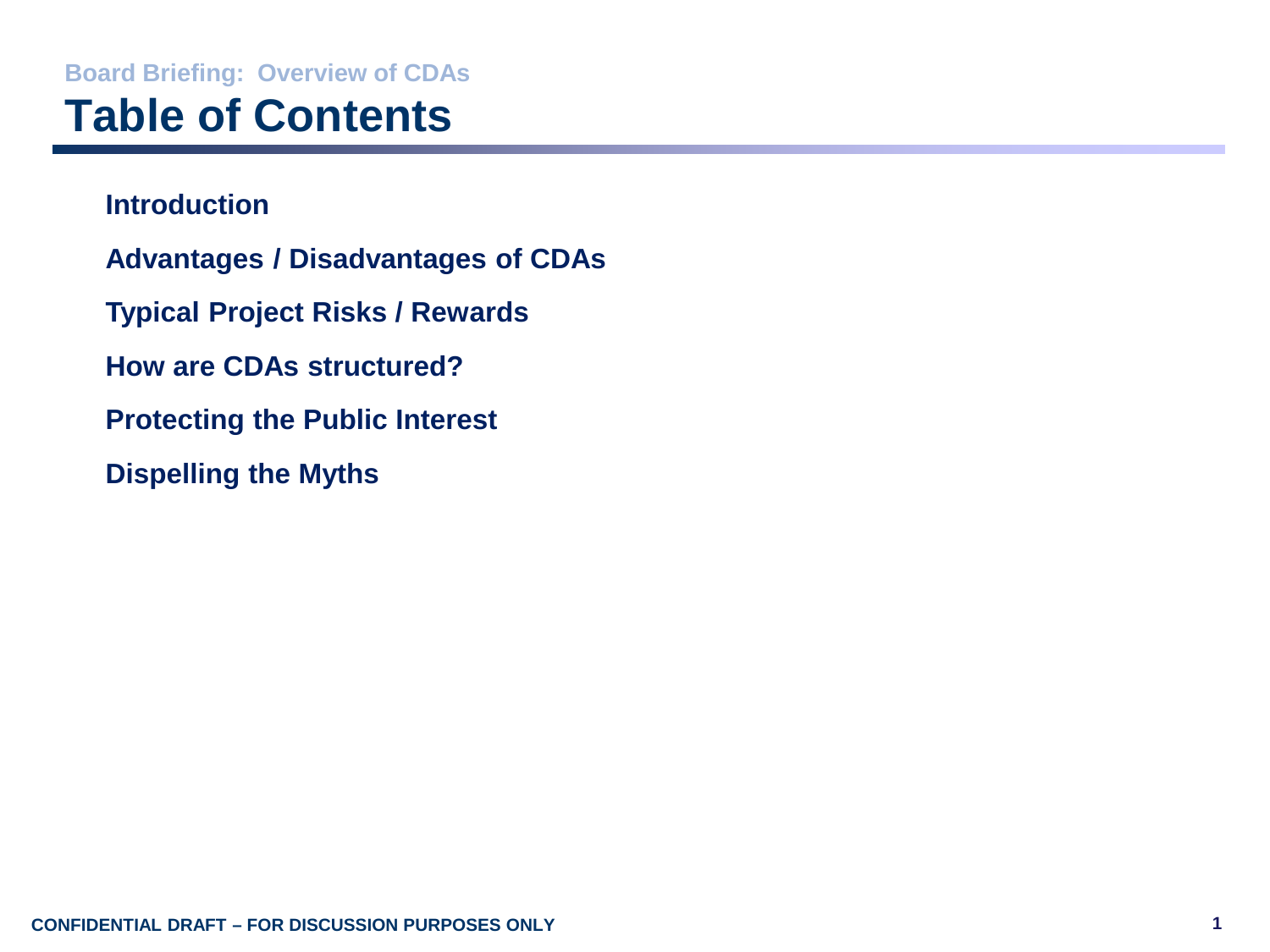### **Board Briefing: Overview of CDAs Introduction**

- $\Box$  A CDA entitles a private entity to a leasehold interest in a project or the right to operate or retain revenue from the operation of a project
- This past legislative session gave authority for certain entities, including the Mobility Authority to enter into Comprehensive Development Agreements (CDAs) for certain specific projects
- The Mobility Authority was given authority to enter into a CDA for the MoPac Improvement Project and Bergstrom Expressway (183-South)
- $\Box$  The legislation requires that environmental clearance for a CDA project be secured by August 31, 2013 and be under contract by August 31, 2015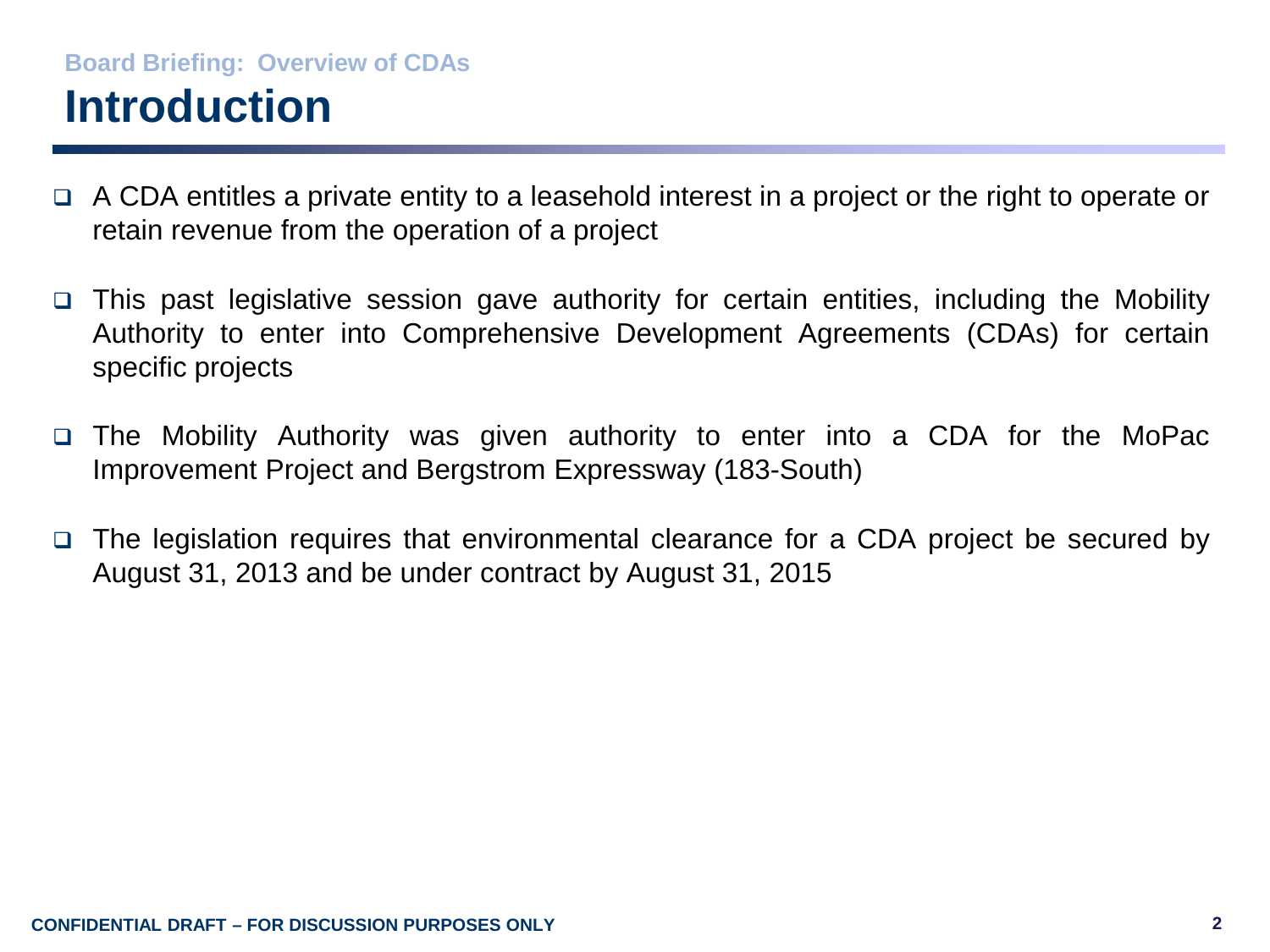## **Board Briefing: Overview of CDAs Introduction**

#### **A CDA**

- is a form of project delivery that results in a long-term contractual agreement between public and private sector partners
- provides for the design and construction of a project and may also include finance, operations and maintenance functions

#### **CDAs generally have the following characteristics, some of which are also inherent in Design-Build contracts:**

- Allocation of risk to the party most suited to manage each specific risk
	- Appropriate risk allocation is dependent on a project's unique characteristics
- Private innovation that can help shape new solutions
- Accelerated project delivery
- Performance-based contracting
- Whole life costing approach to asset management
- Long-term single point of responsibility for project delivery and life cycle maintenance
- Contractual incentives and penalties to ensure timely project delivery and optimize quality of service
- Benefits derived from economies of scale
- Private financing alternatives that expand financing options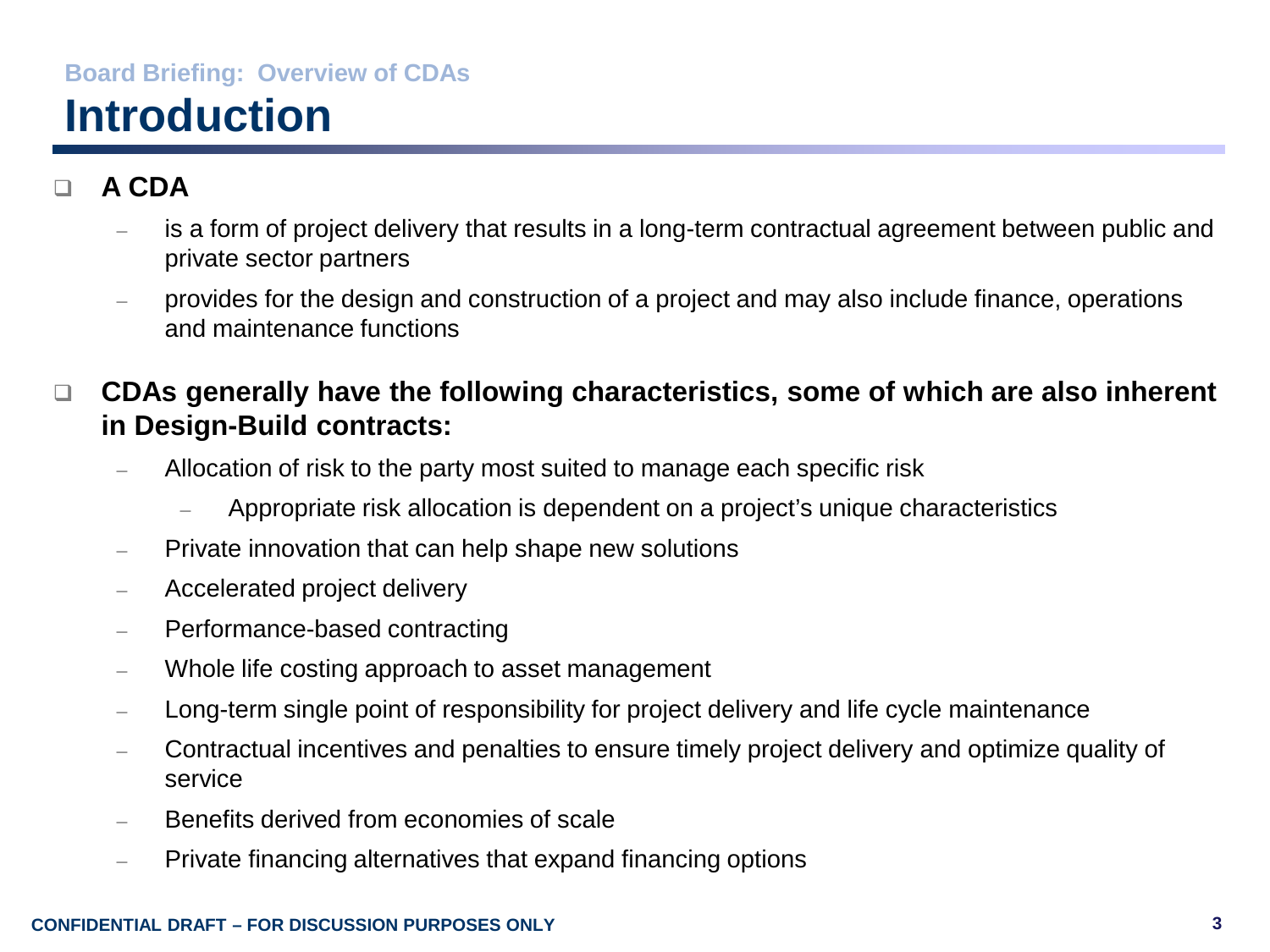### **Board Briefing: Overview of CDAs Risk Allocation Defines the Business Model**

|                                                                                  | <b>Design</b> | <b>Construction</b> | <b>Financing</b> | Operate &<br><b>Maintain</b> | <b>Traffic</b> | <b>Revenue</b> |
|----------------------------------------------------------------------------------|---------------|---------------------|------------------|------------------------------|----------------|----------------|
| <b>Design Bid Build</b><br>(Traditional)                                         |               |                     |                  |                              |                |                |
| <b>Design Build</b>                                                              |               |                     |                  |                              |                |                |
| <b>Design Build Finance</b>                                                      |               |                     | $\bullet$        |                              |                |                |
| <b>Design Build Operate</b><br><b>Maintain</b>                                   |               |                     |                  |                              |                |                |
| <b>Design Build Finance</b><br><b>Operate Maintain</b><br>(Availability Payment) |               |                     |                  |                              |                |                |
| <b>Design Build Finance</b><br><b>Operate Maintain</b><br>(Toll Revenue Risk)    |               |                     |                  |                              |                |                |

− Risk retained by Public Sector − Risk transferred to Private Sector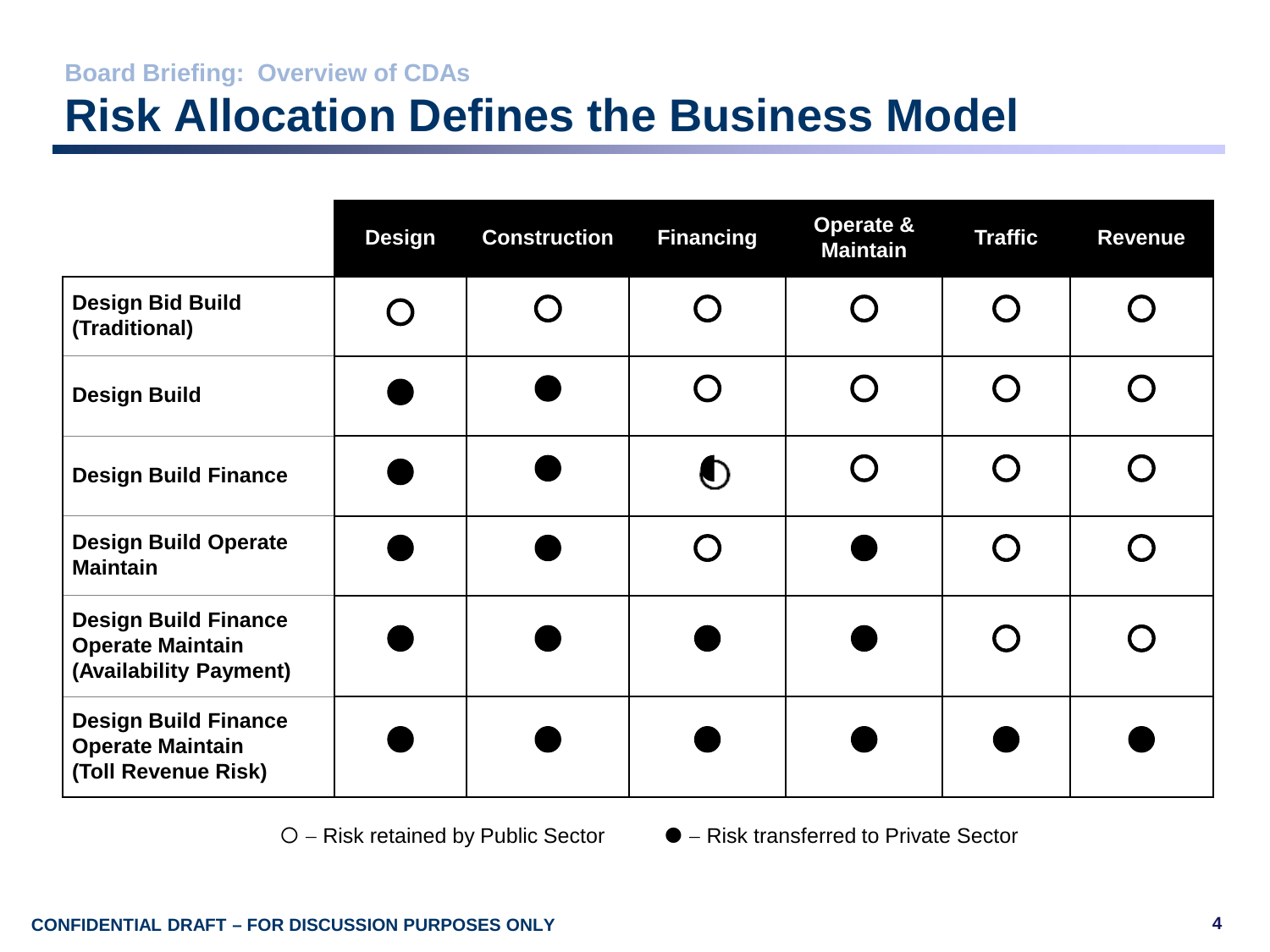#### **Board Briefing: Overview of CDAs**

## **Typical Project Risks / Rewards**

 **Risk is an uncertain event or condition that, if it occurs, has a negative or positive (reward) effect on at least one project variable**

#### **Design and construction**

- Site conditions
- Environmental
- Cost
- Changes in project scope
- Project completion schedule
- Liability/latent defects
- Regulatory/permitting
- Right of Way

#### **Operation and maintenance**

- Asset performance necessary to generate toll revenues
- Costs and inflation

#### **Financing**

- Credit quality of project
- Interest rates and market conditions generally
- Range and adequacy of available financing options
- Tax treatment
- Market appetite

#### **Revenue**

- Dependence on local economic growth and other demand factors e.g. competing facilities
- Macro economic factors
- Revenue collection efficiency
- Ability to meet debt service obligations
- Ability to meet O&M obligations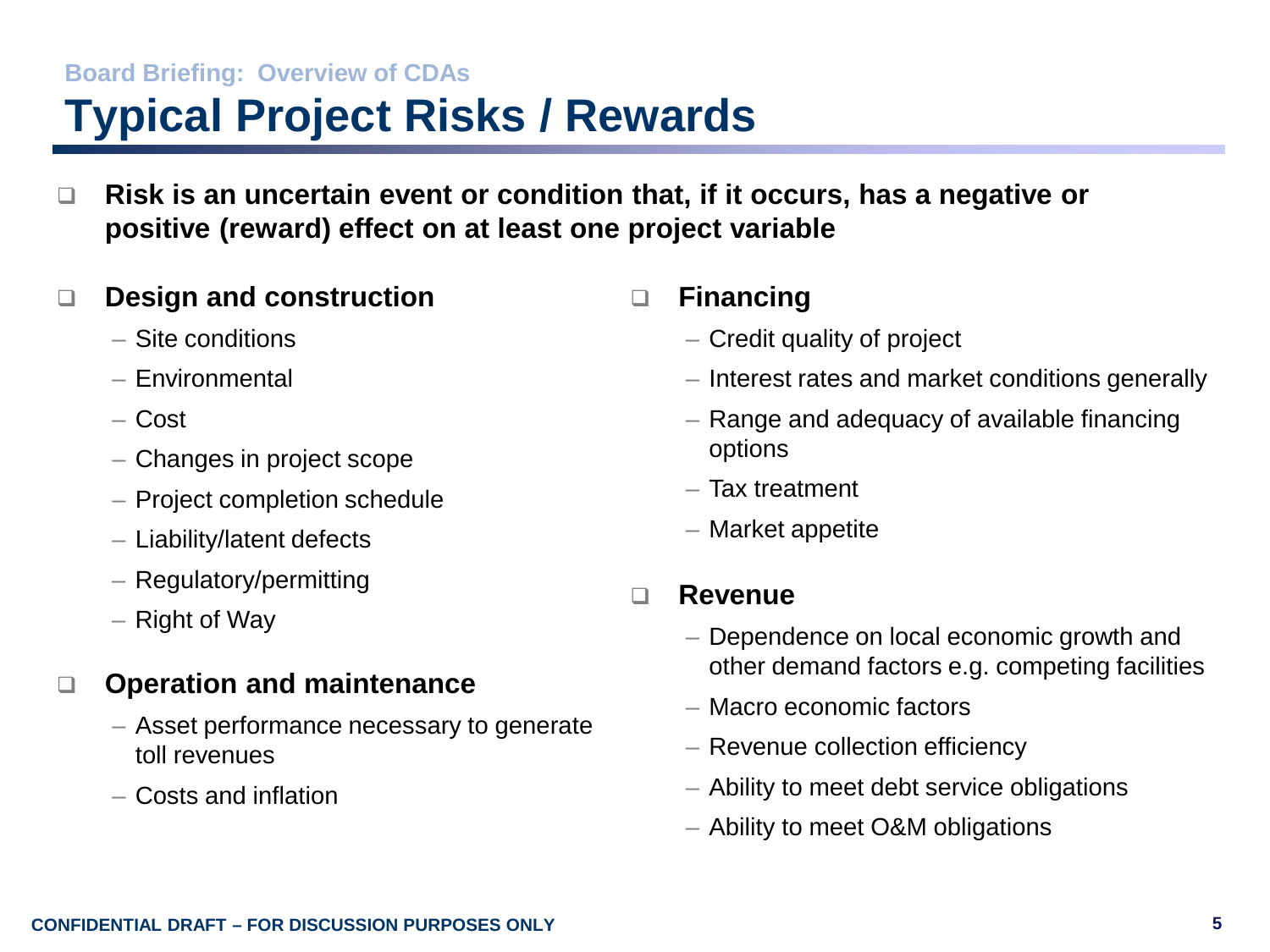#### **Board Briefing: Overview of CDAs**

## **Advantages / Disadvantages of CDAs**

| <b>Potential Benefits to Public Sponsor</b> |                                                                                                                                             | <b>Potential Drawbacks to Public Sponsor</b> |                                                                                           |  |
|---------------------------------------------|---------------------------------------------------------------------------------------------------------------------------------------------|----------------------------------------------|-------------------------------------------------------------------------------------------|--|
|                                             | Innovation leading to more cost effective delivery and long term<br>operations                                                              |                                              | Political / stakeholder sensitivity                                                       |  |
|                                             | Flexibility through private financing and funding regimes; can free<br>up traditional municipal capital for additional or critical projects |                                              | Potential for higher user fees if proper toll-rate setting mechanisms<br>are not in place |  |
| v                                           | Budget certainty over the 'whole life' of an asset                                                                                          |                                              | Shared control with the private sector / reduction in public control                      |  |
|                                             | Defined cost / rehabilitation schedules                                                                                                     |                                              | Potential higher cost of financing                                                        |  |
|                                             | $\checkmark$ Service standards are enforceable – private sector cannot defer<br>maintenance of the asset                                    |                                              | Motives of the private partner could conflict with public policy<br>objectives            |  |
|                                             | Competition, accountability, and transparency                                                                                               |                                              |                                                                                           |  |
|                                             | $\checkmark$ Significant risk transfer to the private sector                                                                                |                                              |                                                                                           |  |
|                                             | Off balance sheet financing                                                                                                                 |                                              |                                                                                           |  |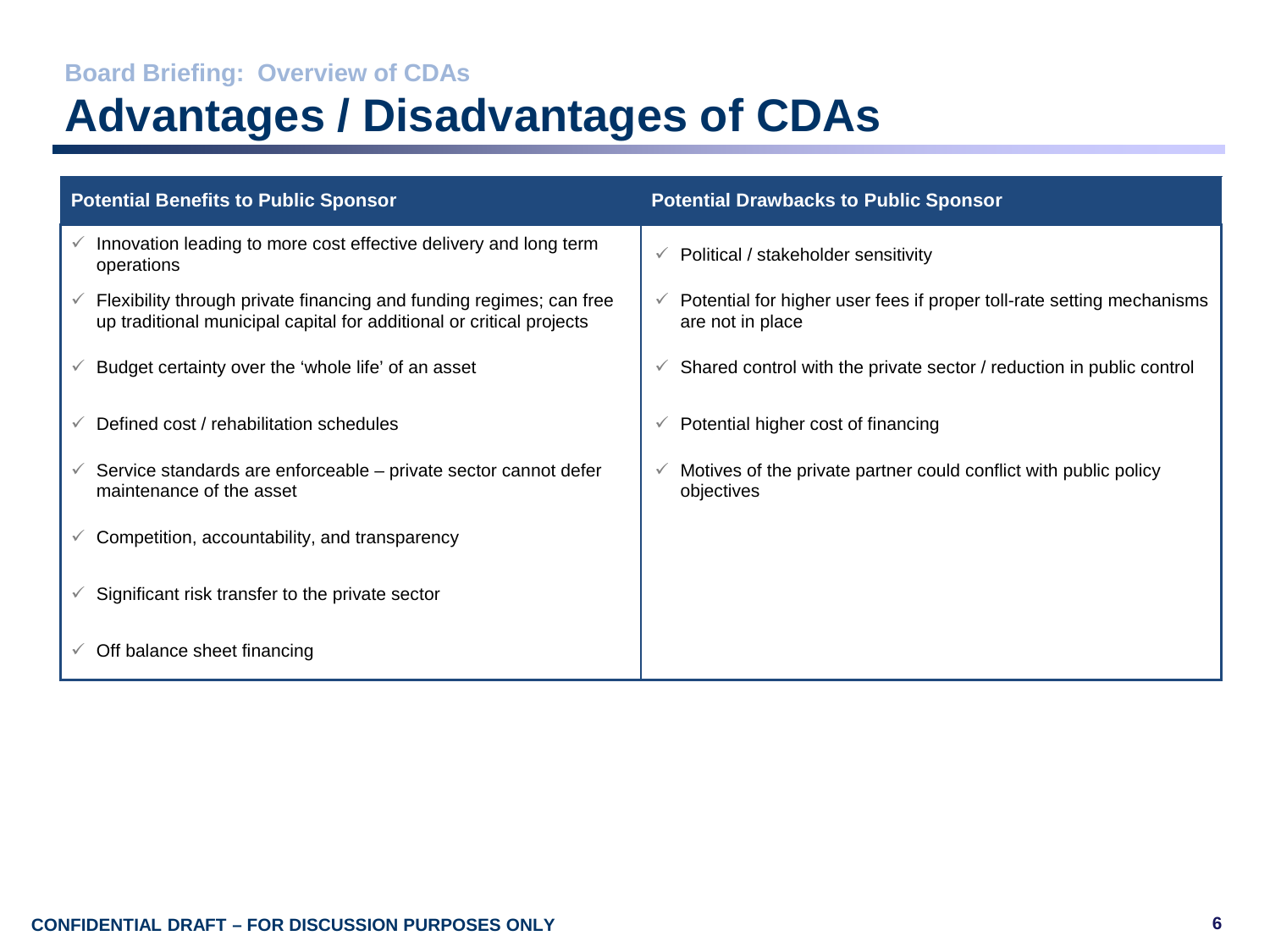### **Board Briefing: Overview of CDAs How are CDAs Structured?**

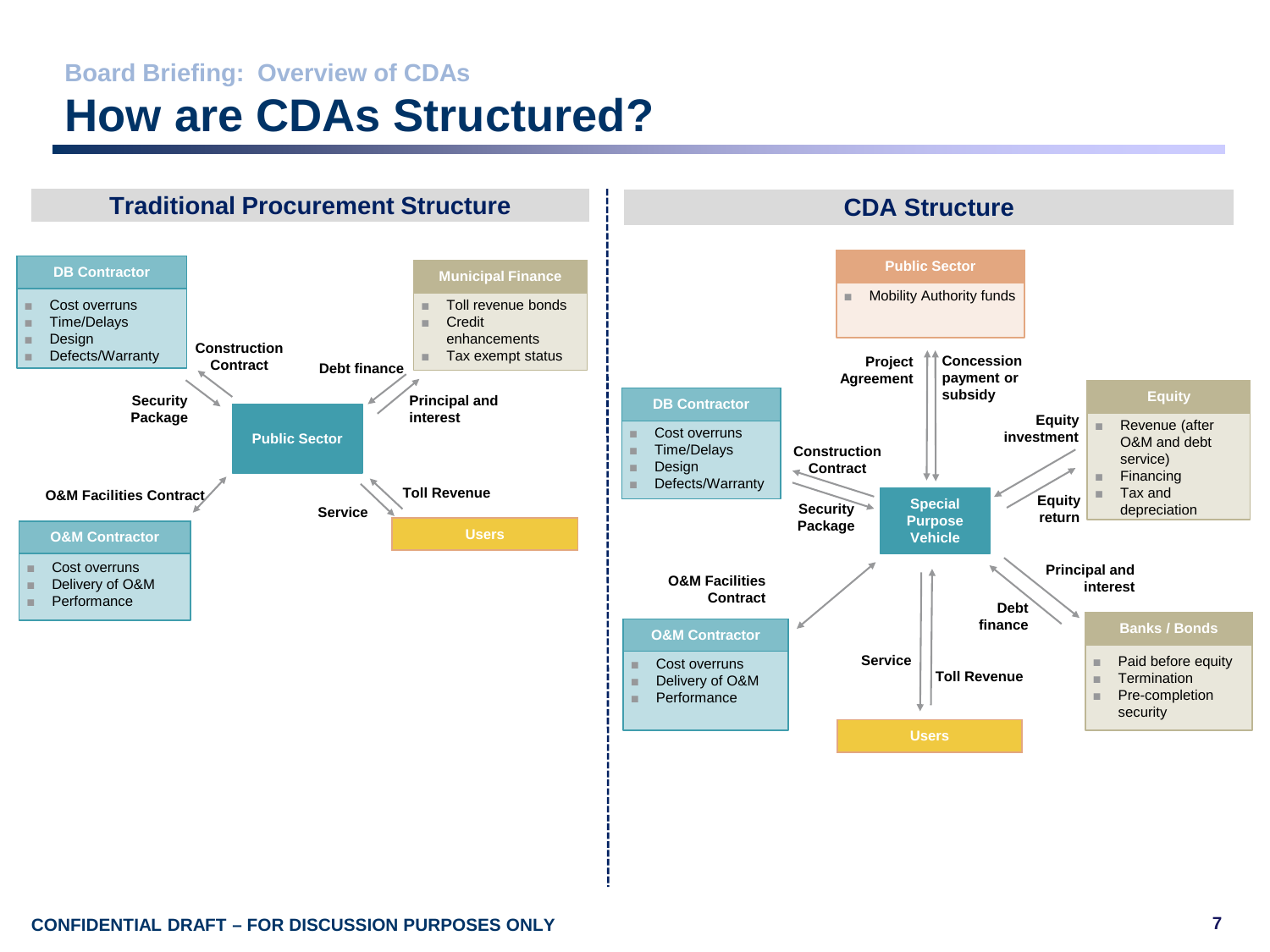#### **Board Briefing: Overview of CDAs**

## **Protecting the Public Interest**

- $\Box$  The Mobility Authority retains ownership of the Project at all times (required by statute)
- □ Selecting an experienced and well capitalized Developer team limits risk of Developer **Default**
- $\Box$  The CDA will contain provisions that protect the public interest, such as:
	- ― Term of agreement statutorily limited to 52 years including the construction period
		- A shorter concession term would allow the Mobility Authority to realize the upside benefits in the later years, but results in a reduction in the estimated upfront payment
	- Termination for Developer default or bankruptcy
		- Lenders and other equity participants are incentivized to prevent a default and will step-in to cure a default prior to termination of the agreement
	- Termination for convenience (required by statute)
	- Non-compliance points and liquidated damages to incentivize developer performance
	- Hazmat/environmental responsibilities generally include incremental risk sharing between the parties
	- Toll rate setting policy will be prescribed in the agreement therefore Developer must be compliant with the Market Valuation Agreement Terms and Conditions
	- Handback provisions to ensure the asset is returned to the Mobility Authority at the end of the term of the agreement in a state of good repair and without the need for immediate investment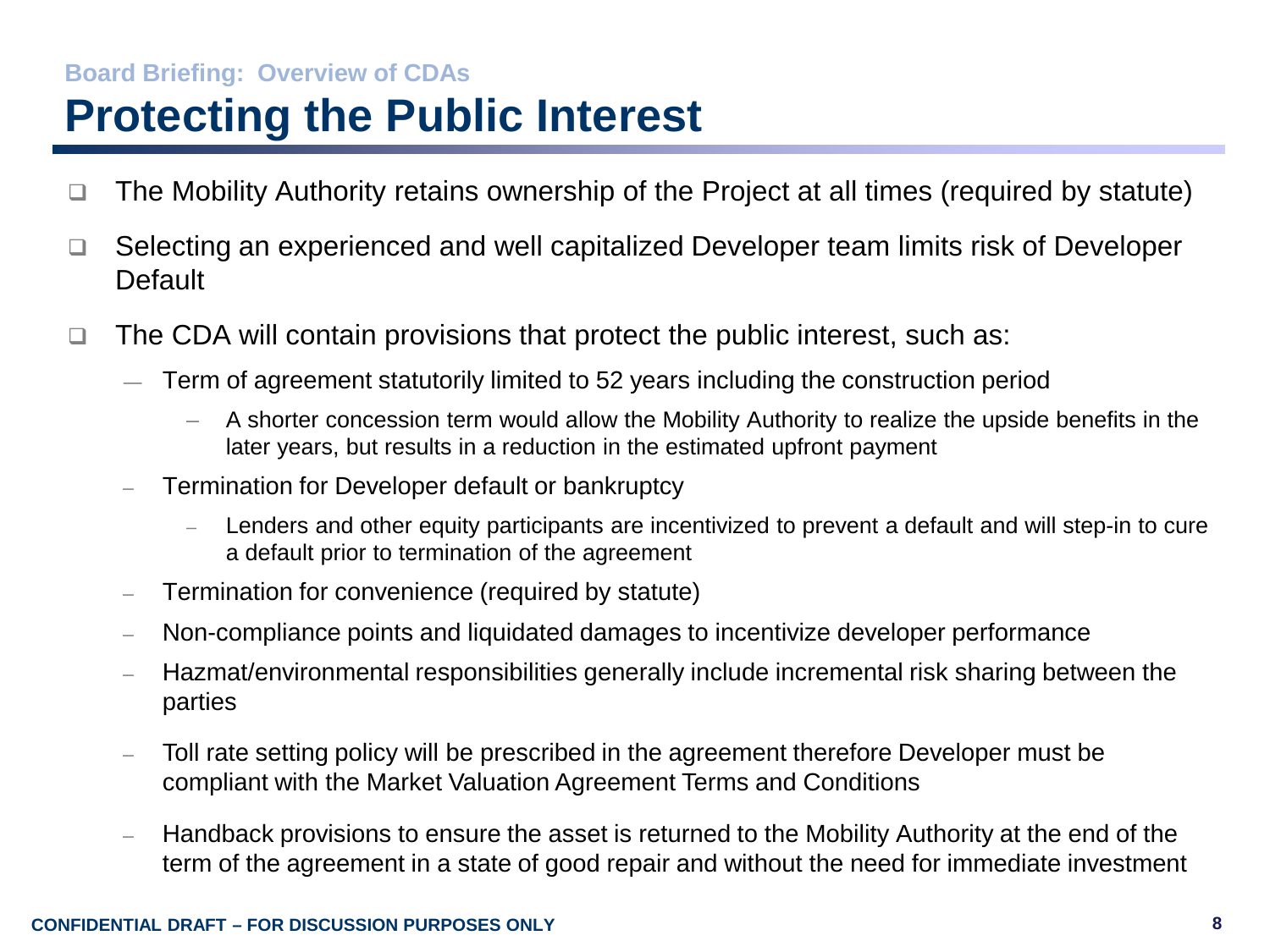### **Board Briefing: Overview of CDAs Protecting the Public Interest (cont'd)**

- CDA competition incentivizes bidders to assume more aggressive revenue projections
	- The Mobility Authority receives the value of a bidder's optimistic views of project performance as an up front payment
	- This value is locked in for the Mobility Authority at financial close and is not subject to the project actually performing at those levels
	- As a result the developer's expected equity internal rate-of-return (IRR) is at risk and is not a guaranteed return
- $\Box$  If the project does outperform, revenue sharing provisions protect against the Developer making excessive profits
	- Revenue sharing may include sharing in gross revenues once revenues exceed predefined levels or a certain investor return is achieved.
	- Revenue sharing bands allow the Mobility Authority to share in an incrementally greater proportion of revenues
- $\Box$  Refinancing gain share provisions allow the Mobility Authority to participate in savings realized by the developer as a result of changes in financing structure and interest rates throughout the term of the agreement